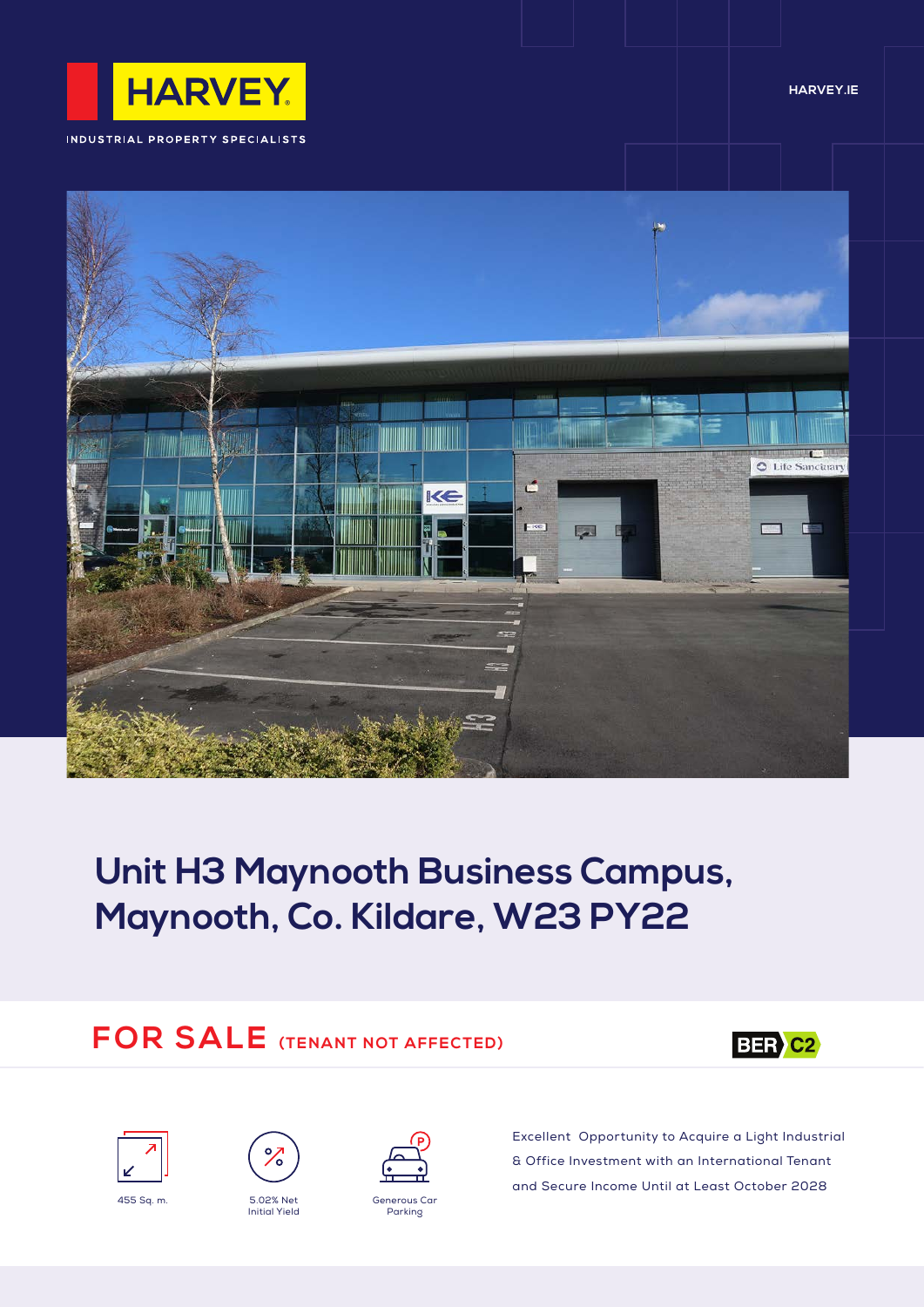

#### **LOCATION HIGHLIGHTS**

- Maynooth Business Campus is regarded as one of the premier business developments in the Greater Dublin Area.
- Located on Junction 7 of the M4 Motorway.
- 2 km from Maynooth Town Centre.
- 14 km from N4 / M50 interchange.
- 31 km from the Dublin Port Tunnel.
- 32 km from Dublin International Airport
- The Business Campus is a modern, actively managed and landscaped development.
- Good array of local amenities, to include Manor Mills & Carton Shopping Centres.

#### **PROPERTY FEATURES**

- Superb business development.
- Attractively finished in curtain-wall glazing and dark brickwork, with a feature roof overhang.
- Concrete portal frame construction.
	- Twin skin insulated metal deck roof incorporating approximately 10% translucent panels.
- 6.5m. clear internal height.
- 1 No. level access door measuring 3.2 m. wide x 3.1 m. high.
- Fully fitted offices & staff facilities.
- Finishes include: GFCH, suspended ceilings, canteen, board room, alarm etc.
- Please note we have not tested any apparatus, fixtures, fittings, or services. Intending purchasers must undertake their own investigation into the working order of these items.

### **THE OPPORTUNITY**

- Excellent, multinational covenant.
- Deed of Renunciation in place.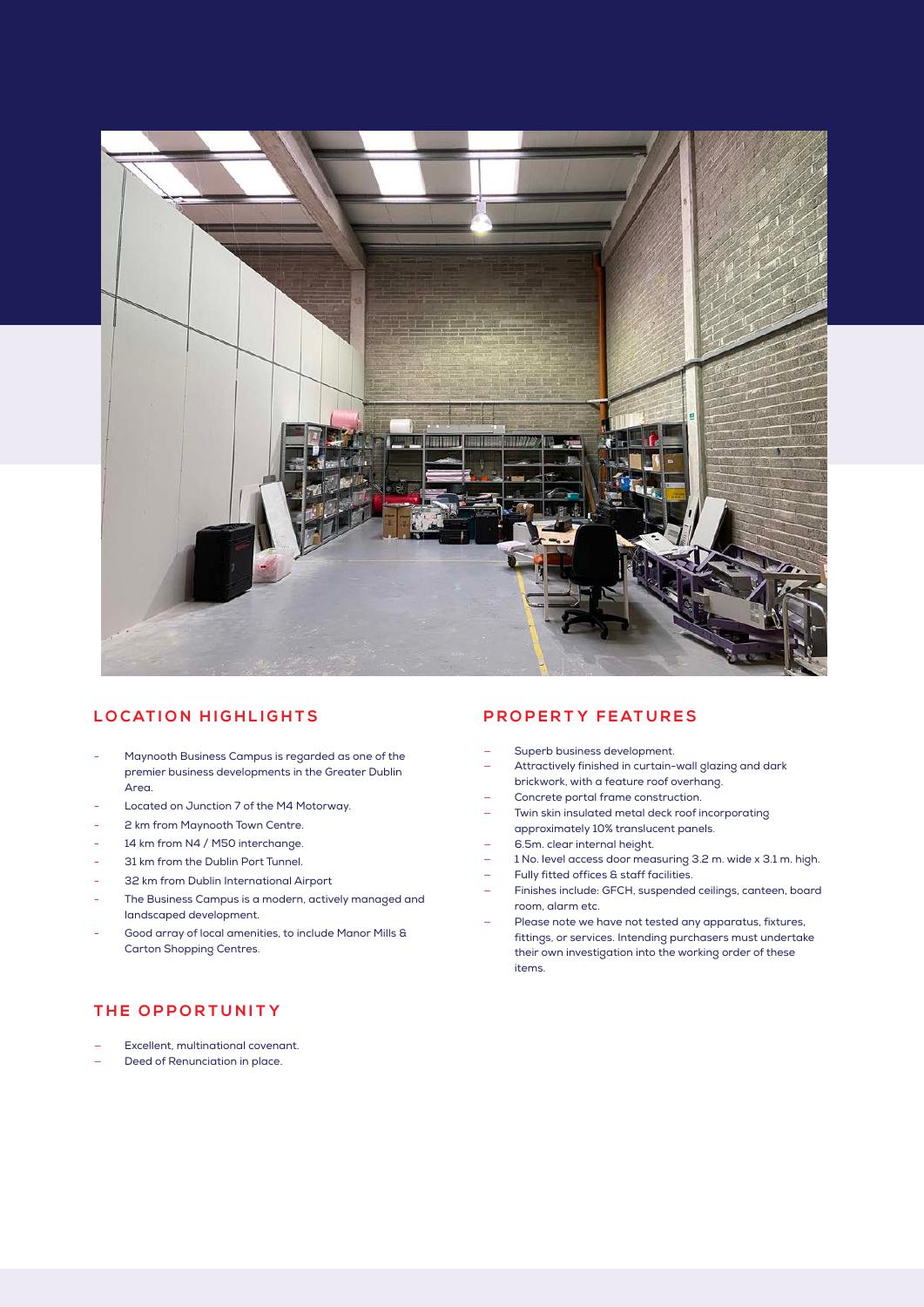

#### **ACCOMMODATION (Sq. m.)**

Measurement Application - Gross External

| Light Industrial                      | 238 |
|---------------------------------------|-----|
| Two Storey Offices & Staff Facilities | 217 |
| <b>TOTAL</b>                          | 455 |

Intending purchasers are specifically advised to verify all information, including floor areas. See DISCLAIMER.

#### **BER**

BER: C2 BER No. 800285397 Energy Performance Indicator: 281 kWh/m<sup>2</sup>/yr

#### **TITLE**

Freehold or equivalent Long Leasehold.

#### **TENANCY**

- 10 year Lease from 21st October 2021.
- Tenant is Kokusai Semiconductor Europe GMBH (formerly known as Hitachi).
- Current rent is €45,000 per annum (exclusive), equating to €98.81 per sq. m. / €9.18 per sq. ft .
- Rent Review on 22nd October 2026.
- Tenant only break clause at the end of year 7 of the term.
- Signed Deed of Renunciation in place.

#### **TENANT COVENANT**

- Kokusai Semiconductor Europe GMBH (formerly known as Hitachi) is a German subsidiary of the Japanese company, Kokusai Electric Corporation.
- Creditsafe rates the tenant company with a Risk Score of 96/100 and a Probability of Default of 0.07%, based on its latest financial statements.
- Its 2020 revenues were €14.7m., with a pre-tax profit of €2m. and Total Shareholders' Funds of €5.6m.

### **RETURN ON INVESTMENT**

5.02% Net Initial Yield based on a price of €815,000 (after allowing for purchasers' costs of 9.96%).